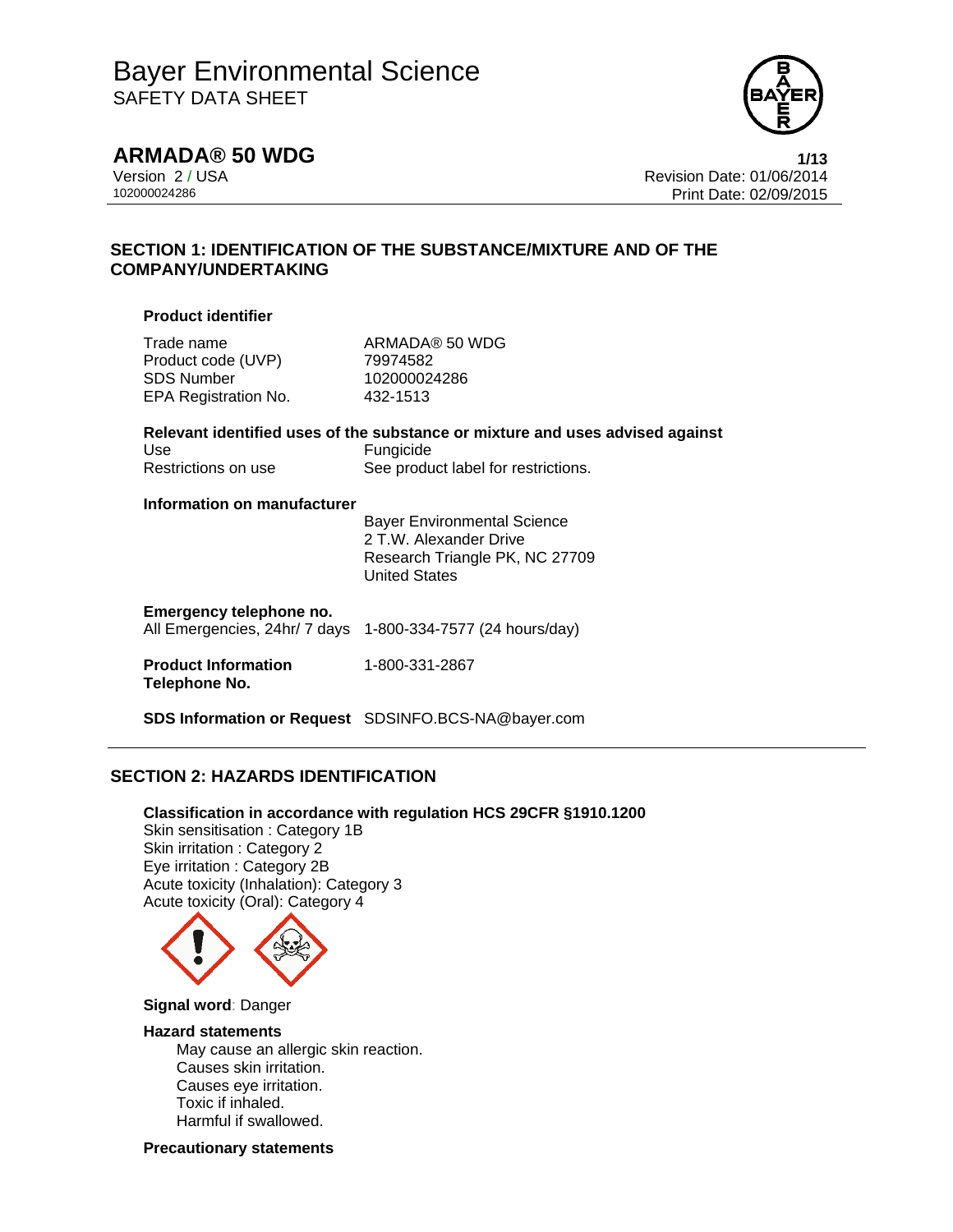

## **ARMADA® 50 WDG 2/13**

Version 2 / USA<br>102000024286<br>102000024286 Revision Date: 02/09/2015 Print Date: 02/09/2015

Avoid breathing dust, mist, spray. Contaminated work clothing should not be allowed out of the workplace. Wear protective gloves. Wash thoroughly after handling. Use only outdoors or in a well-ventilated area. Do not eat, drink or smoke when using this product. IF ON SKIN: Wash with plenty of soap and water. If skin irritation or rash occurs: Get medical advice/attention. Take off contaminated clothing and wash before reuse. IF IN EYES: Rinse cautiously with water for several minutes. Remove contact lenses, if present and easy to do. Continue rinsing. If eye irritation persists: Get medical advice/attention. IF INHALED: Remove victim to fresh air and keep at rest in a position comfortable for breathing. Call a POISON CENTER or doctor/physician. IF SWALLOWED: Call a POISON CENTER or doctor/physician if you feel unwell. Rinse mouth. Store in a well-ventilated place. Keep container tightly closed. Store locked up. Dispose of contents/container in accordance with local regulation.

## **Other hazards**

No other hazards known.

## **SECTION 3: COMPOSITION/INFORMATION ON INGREDIENTS**

| <b>Hazardous Component Name</b> | CAS-No.     | Average % by Weight |
|---------------------------------|-------------|---------------------|
| Triadimefon                     | 43121-43-3  | 41.67               |
| Trifloxystrobin                 | 141517-21-7 | 8.33                |
| Sodium dodecylbenzenesulfonate  | 25155-30-0  | 1.83                |
| Crystalline quartz (respirable) | 14808-60-7  | 0.37                |

## **SECTION 4: FIRST AID MEASURES**

| <b>Description of first aid measures</b> |                                                                                                                                                                                                                                  |  |
|------------------------------------------|----------------------------------------------------------------------------------------------------------------------------------------------------------------------------------------------------------------------------------|--|
| <b>General advice</b>                    | When possible, have the product container or label with you when<br>calling a poison control center or doctor or going for treatment.                                                                                            |  |
| <b>Inhalation</b>                        | Move to fresh air. If person is not breathing, call 911 or an<br>ambulance, then give artificial respiration, preferably mouth-to-mouth<br>if possible. Call a physician or poison control center immediately.                   |  |
| <b>Skin contact</b>                      | Take off contaminated clothing and shoes immediately. Wash off<br>immediately with plenty of water for at least 15 minutes. Call a<br>physician or poison control center immediately.                                            |  |
| Eye contact                              | Hold eye open and rinse slowly and gently with water for 15-20<br>minutes. Remove contact lenses, if present, after the first 5 minutes,<br>then continue rinsing eye. Call a physician or poison control center<br>immediately. |  |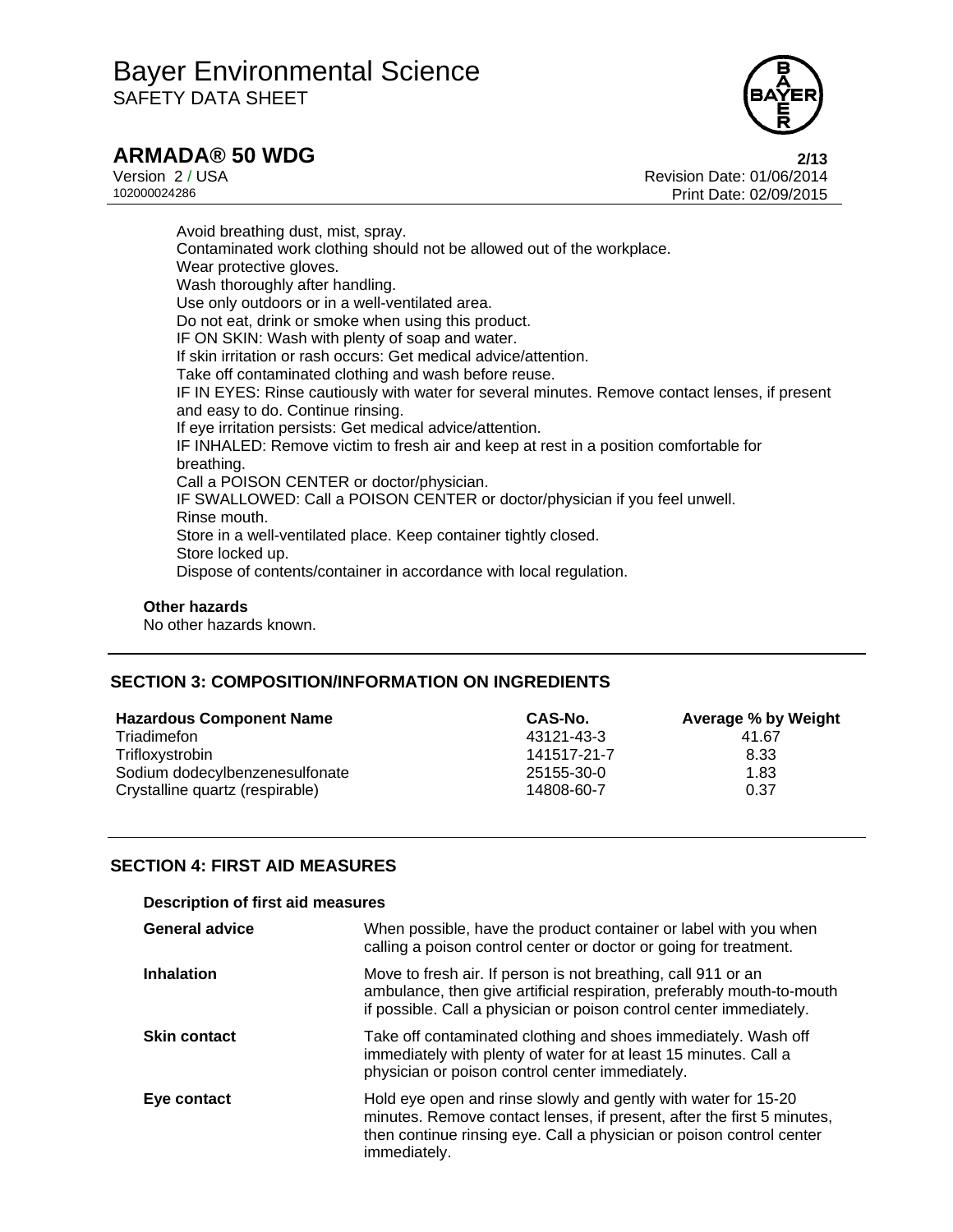

## **ARMADA® 50 WDG 3/13**

Version 2 / USA Revision Date: 01/06/2014 Print Date: 02/09/2015

**Ingestion** Call a physician or poison control center immediately. Rinse out mouth and give water in small sips to drink. DO NOT induce vomiting unless directed to do so by a physician or poison control center. Never give anything by mouth to an unconscious person. Do not leave victim unattended. **Most important symptoms and effects, both acute and delayed Symptoms To date no symptoms are known. Indication of any immediate medical attention and special treatment needed** 

**Treatment** Appropriate supportive and symptomatic treatment as indicated by the patient's condition is recommended. There is no specific antidote.

## **SECTION 5: FIREFIGHTING MEASURES**

| <b>Extinguishing media</b>                                         |                                                                                                                                                                                              |
|--------------------------------------------------------------------|----------------------------------------------------------------------------------------------------------------------------------------------------------------------------------------------|
| <b>Suitable</b>                                                    | Carbon dioxide (CO2), Dry chemical, Foam                                                                                                                                                     |
| Unsuitable                                                         | None known.                                                                                                                                                                                  |
| <b>Special hazards arising</b><br>from the substance or<br>mixture | Dangerous gases are evolved in the event of a fire.                                                                                                                                          |
| <b>Advice for firefighters</b>                                     |                                                                                                                                                                                              |
| <b>Special protective</b><br>equipment for fire-fighters           | Firefighters should wear NIOSH approved self-contained breathing<br>apparatus and full protective clothing.                                                                                  |
| <b>Further information</b>                                         | Keep out of smoke. Fight fire from upwind position. Cool closed<br>containers exposed to fire with water spray. Do not allow run-off<br>from fire fighting to enter drains or water courses. |
| <b>Flash point</b>                                                 | not applicable                                                                                                                                                                               |
| <b>Autoignition temperature</b>                                    | no data available                                                                                                                                                                            |
| <b>Lower explosion limit</b>                                       | not applicable                                                                                                                                                                               |
| <b>Upper explosion limit</b>                                       | not applicable                                                                                                                                                                               |
| <b>Explosivity</b>                                                 | no data available                                                                                                                                                                            |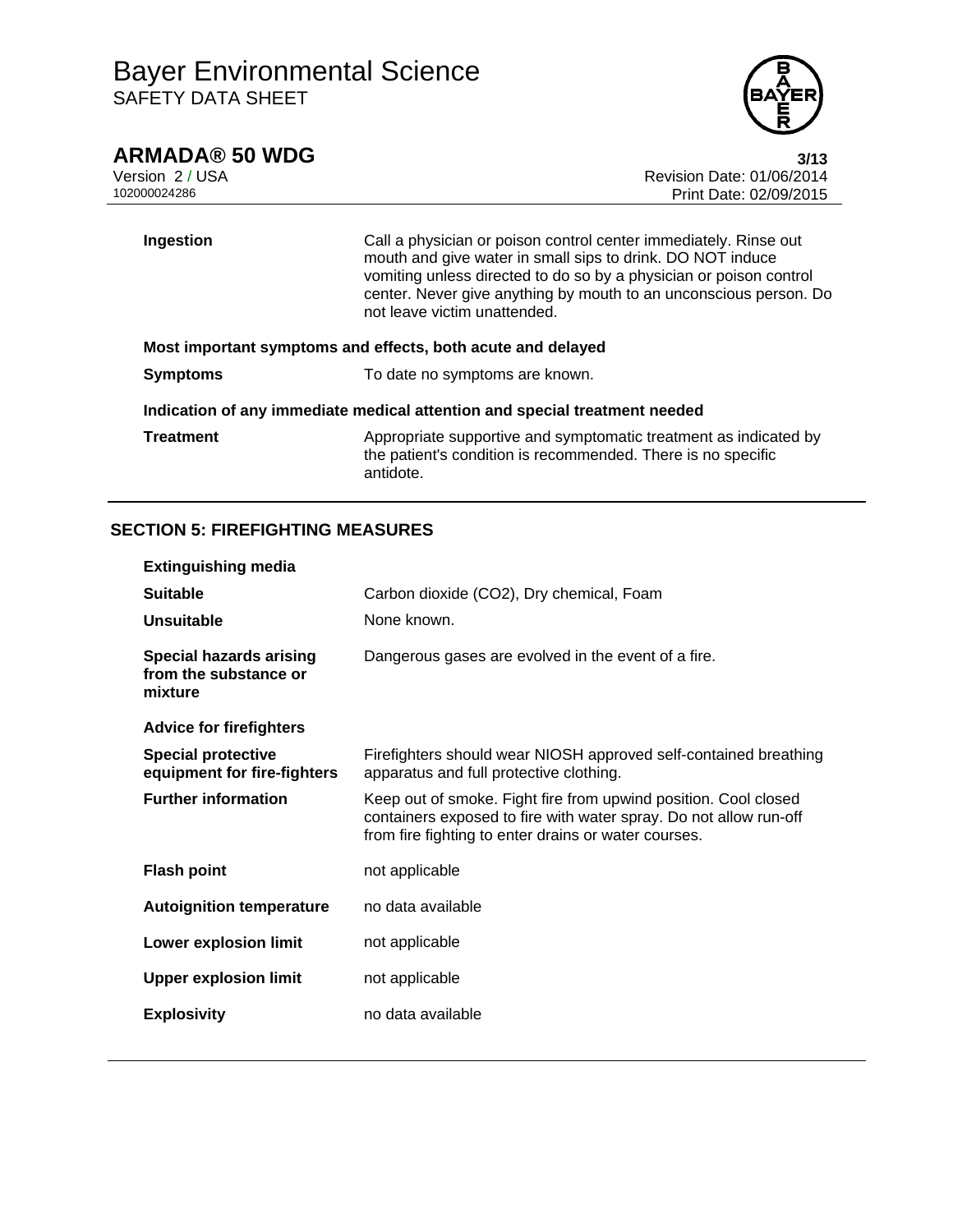

**ARMADA® 50 WDG** 4/13<br>Version 2/USA 4/13 Version 2 / USA **Version 2 / USA Revision Date: 01/06/2014**<br>102000024286 **Print Date: 02/09/2015** Print Date: 02/09/2015

## **SECTION 6: ACCIDENTAL RELEASE MEASURES**

| Personal precautions, protective equipment and emergency procedures                                                                                                                               |
|---------------------------------------------------------------------------------------------------------------------------------------------------------------------------------------------------|
| Avoid dust formation. Keep unauthorized people away. Isolate hazard<br>area. Avoid contact with spilled product or contaminated surfaces.                                                         |
| Methods and materials for containment and cleaning up                                                                                                                                             |
| Avoid dust formation. Sweep up or vacuum up spillage and collect in<br>suitable container for disposal. Clean contaminated floors and objects<br>thoroughly, observing environmental regulations. |
| Use personal protective equipment. Do not allow to enter soil,<br>waterways or waste water canal. Do not allow product to contact non-<br>target plants.                                          |
| Information regarding safe handling, see section 7.<br>Information regarding personal protective equipment, see section 8.<br>Information regarding waste disposal, see section 13.               |
|                                                                                                                                                                                                   |

## **SECTION 7: HANDLING AND STORAGE**

### **Precautions for safe handling**

| Advice on safe handling                                   | Handle and open container in a manner as to prevent spillage.<br>Maintain exposure levels below the exposure limit through the use of<br>general and local exhaust ventilation.                                                                                                                                                                                                                                                                  |
|-----------------------------------------------------------|--------------------------------------------------------------------------------------------------------------------------------------------------------------------------------------------------------------------------------------------------------------------------------------------------------------------------------------------------------------------------------------------------------------------------------------------------|
| <b>Advice on protection</b><br>against fire and explosion | Keep away from heat and sources of ignition.                                                                                                                                                                                                                                                                                                                                                                                                     |
| Hygiene measures                                          | Wash hands thoroughly with soap and water after handling and<br>before eating, drinking, chewing gum, using tobacco, using the toilet<br>or applying cosmetics.<br>Remove Personal Protective Equipment (PPE) immediately after<br>handling this product. Before removing gloves clean them with soap<br>and water. Remove soiled clothing immediately and clean<br>thoroughly before using again. Wash thoroughly and put on clean<br>clothing. |
|                                                           | Conditions for safe storage, including any incompatibilities                                                                                                                                                                                                                                                                                                                                                                                     |
| <b>Requirements for storage</b><br>areas and containers   | Store in a cool, dry place and in such a manner as to prevent cross<br>contamination with other crop protection products, fertilizers, food,<br>and feed. Store in original container and out of the reach of children,<br>preferably in a locked storage area.                                                                                                                                                                                  |

## **SECTION 8: EXPOSURE CONTROLS/PERSONAL PROTECTION**

#### **Control parameters**

|  | Components | $\mathbf{r}$<br>`-No.<br>◡ | parameters<br>: ontrolہ | Update | Basis |
|--|------------|----------------------------|-------------------------|--------|-------|
|--|------------|----------------------------|-------------------------|--------|-------|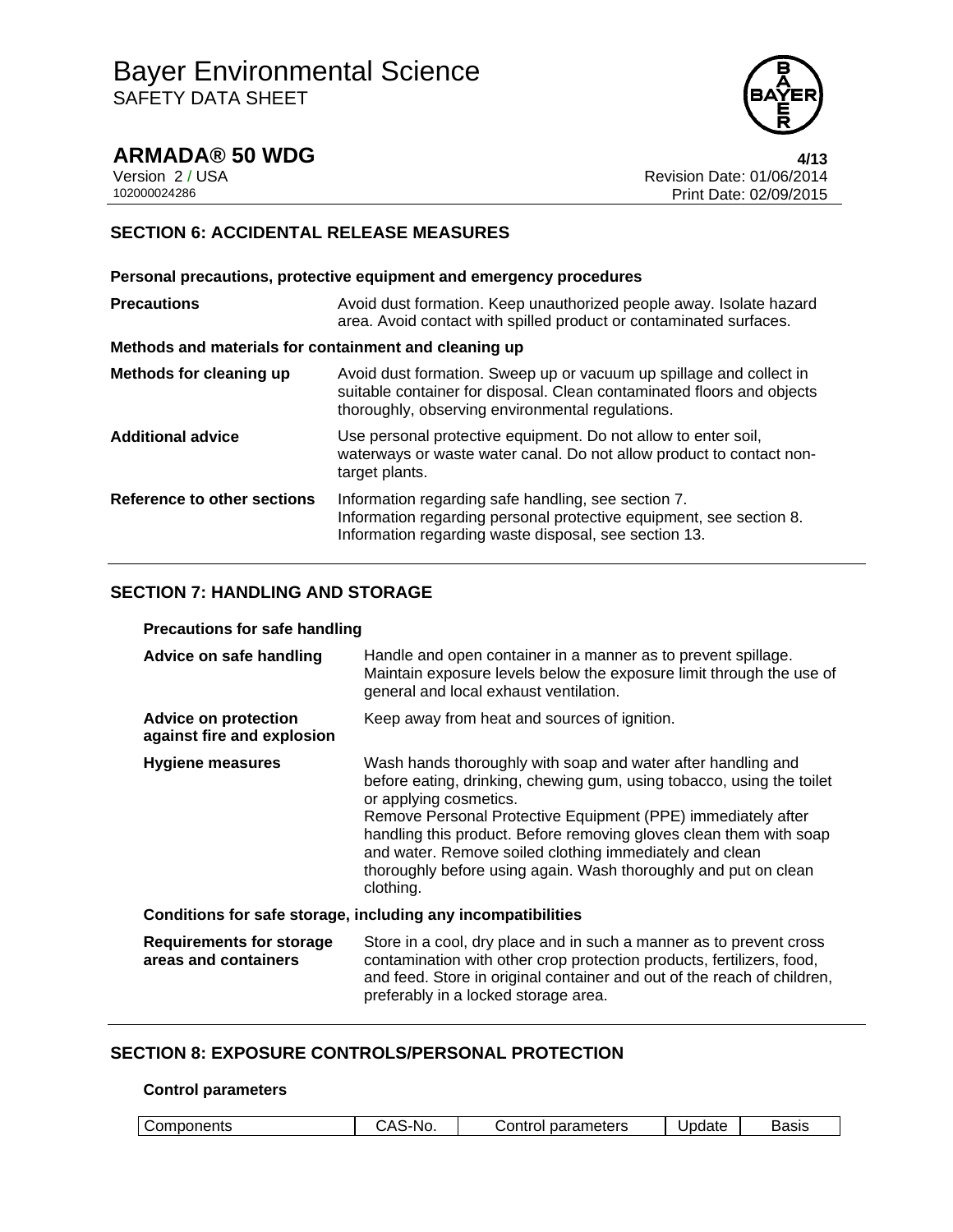

**ARMADA® 50 WDG** 5/13<br>Version 2/USA 6/13<br>Revision Date: 01/06/2014 Version 2 / USA <br>102000024286 <br>Print Date: 02/09/2015 Print Date: 02/09/2015

| Triadimefon                                               | 43121-43-3  | $0.7$ mg/m $3$<br>(TWA)                                     |         | OES BCS*         |
|-----------------------------------------------------------|-------------|-------------------------------------------------------------|---------|------------------|
| Triadimefon                                               | 43121-43-3  | $\frac{100}{100}$ ug/m3<br>(ST ESL)                         | 07 2011 | <b>TX ESL</b>    |
| Triadimefon                                               | 43121-43-3  | 10 ug/m3<br>(AN ESL)                                        | 07 2011 | <b>TX ESL</b>    |
| Trifloxystrobin                                           | 141517-21-7 | $2.7$ mg/m $3$<br>(TWA)                                     |         | OES BCS*         |
| Sodium<br>dodecylbenzenesulfonate<br>(Particulate.)       | 25155-30-0  | 50 ug/m3<br>(ST ESL)                                        | 02 2013 | <b>TX ESL</b>    |
| Sodium<br>dodecylbenzenesulfonate<br>(Vapor.)             | 25155-30-0  | 1000 ug/m3<br>(ST ESL)                                      | 02 2013 | <b>TX ESL</b>    |
| Sodium<br>dodecylbenzenesulfonate<br>(Vapor.)             | 25155-30-0  | 100 ug/m3<br>(AN ESL)                                       | 02 2013 | <b>TX ESL</b>    |
| Sodium<br>dodecylbenzenesulfonate<br>(Particulate.)       | 25155-30-0  | 5 ug/m3<br>(AN ESL)                                         | 02 2013 | <b>TX ESL</b>    |
| Crystalline quartz (respirable)<br>(Respirable fraction.) | 14808-60-7  | 0.025 mg/m3<br>(TWA)                                        | 02 2012 | <b>ACGIH</b>     |
| Crystalline quartz (respirable)<br>(Respirable dust.)     | 14808-60-7  | $0.05$ mg/m $3$<br>(REL)                                    | 2010    | <b>NIOSH</b>     |
| Crystalline quartz (respirable)<br>(Respirable dust.)     | 14808-60-7  | $0.1$ mg/m $3$<br>(TWA)                                     | 1989    | OSHA Z1A         |
| Crystalline quartz (respirable)<br>(Respirable dust.)     | 14808-60-7  | $0.1$ mg/m $3$<br>(TWA)                                     | 06 2008 | TN OEL           |
| Crystalline quartz (respirable)<br>(Particulate.)         | 14808-60-7  | $0.27$ ug/m3<br>(AN ESL)                                    | 02 2013 | <b>TX ESL</b>    |
| Crystalline quartz (respirable)<br>(Particulate.)         | 14808-60-7  | 14 ug/m3<br>(ST ESL)                                        | 02 2013 | <b>TX ESL</b>    |
| Crystalline quartz (respirable)<br>(Total dust.)          | 14808-60-7  | $0.3$ mg/m $3$<br>(TWA PEL)                                 | 08 2010 | US CA OEL        |
| Crystalline quartz (respirable)<br>(Respirable dust.)     | 14808-60-7  | $0.1$ mg/m $3$<br>(TWA PEL)                                 | 08 2010 | <b>US CA OEL</b> |
| Crystalline quartz (respirable)<br>(Respirable.)          | 14808-60-7  | 2.4 millions of particles per<br>cubic foot of air<br>(TWA) | 2000    | Z <sub>3</sub>   |
| Crystalline quartz (respirable)<br>(Respirable.)          | 14808-60-7  | $0.1$ mg/m $3$<br>(TWA)                                     | 2000    | Z <sub>3</sub>   |
| Crystalline quartz (respirable)<br>(Total dust.)          | 14808-60-7  | $0.3$ mg/m $3$<br>(TWA)                                     | 2000    | Z <sub>3</sub>   |
| Kaolin<br>(Respirable fraction.)                          | 1332-58-7   | $2$ mg/m $3$<br>(TWA)                                       | 02 2012 | <b>ACGIH</b>     |
| Kaolin<br>(Respirable.)                                   | 1332-58-7   | $5$ mg/m $3$<br>(REL)                                       | 2010    | <b>NIOSH</b>     |
| Kaolin<br>(Total)                                         | 1332-58-7   | 10 mg/m3<br>(REL)                                           | 2010    | <b>NIOSH</b>     |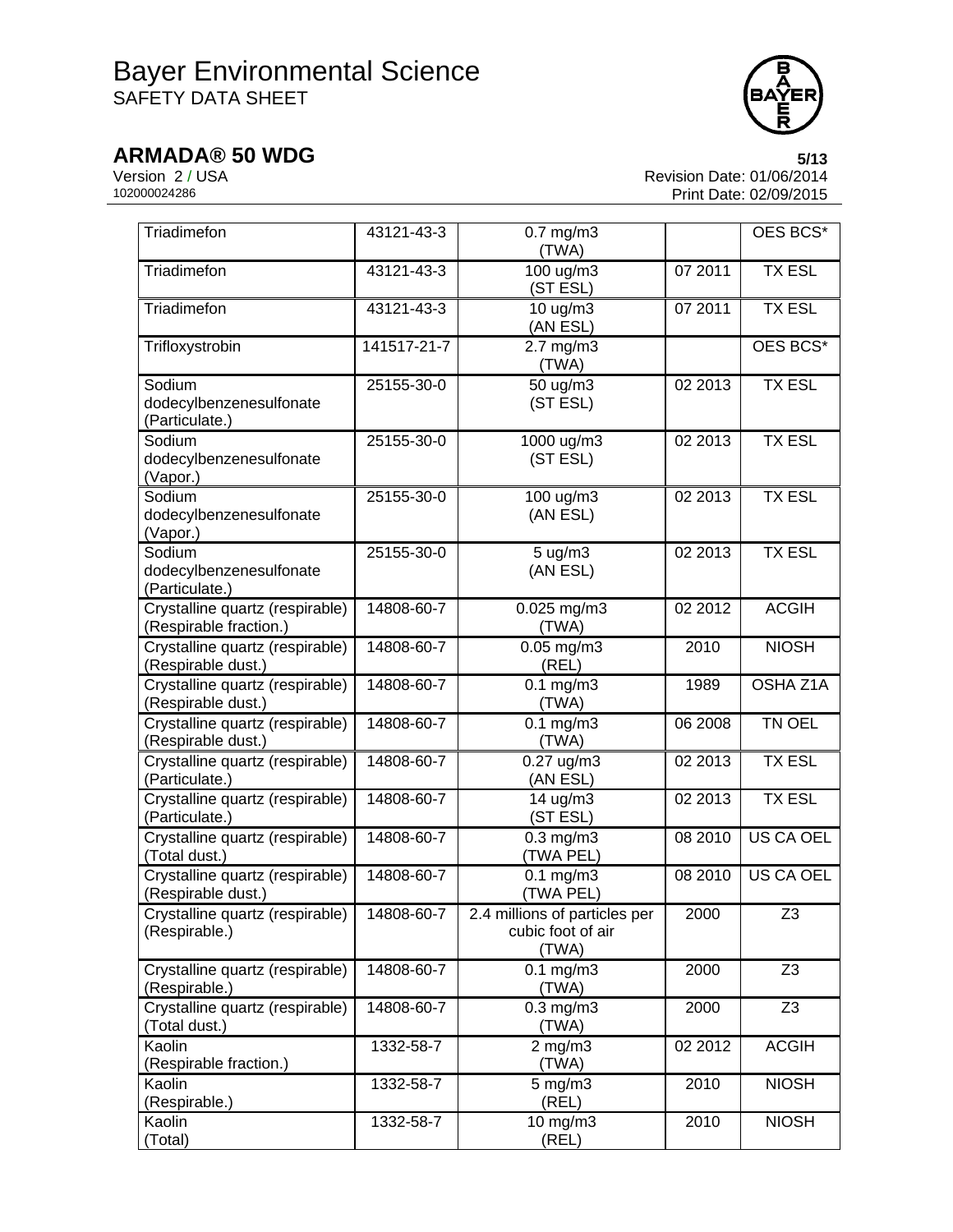

**ARMADA® 50 WDG** 6/13<br>Version 2 / USA 6/13 Version 2 / USA <br>102000024286 <br>Print Date: 02/09/2015 Print Date: 02/09/2015

| Kaolin<br>(Respirable fraction.)                    | 1332-58-7 | $5 \text{ mg/m}$<br>(TWA)      | 06 2008 | TN OEL        |
|-----------------------------------------------------|-----------|--------------------------------|---------|---------------|
| Kaolin<br>(Total dust.)                             | 1332-58-7 | $10$ mg/m $3$<br>(TWA)         | 06 2008 | TN OEL        |
| Kaolin<br>(Particulate.)                            | 1332-58-7 | $20 \text{ ug/m}3$<br>(ST ESL) | 02 2013 | <b>TX ESL</b> |
| Kaolin<br>(Particulate.)                            | 1332-58-7 | $2$ ug/m $3$<br>(AN ESL)       | 02 2013 | TX ESL        |
| Kaolin<br>(Respirable dust.)                        | 1332-58-7 | $2$ mg/m $3$<br>(TWA PEL)      | 08 2010 | US CA OEL     |
| Sodium aluminium silicate<br>(Respirable fraction.) | 1344-00-9 | 1 mg/m $3$<br>(TWA)            | 02 2012 | <b>ACGIH</b>  |
| Sodium aluminium silicate<br>(Particulate.)         | 1344-00-9 | $5 \text{ ug/m}$ 3<br>(AN ESL) | 02 2013 | TX ESL        |
| Sodium aluminium silicate<br>(Particulate.)         | 1344-00-9 | $50 \text{ u}g/m3$<br>(ST ESL) | 02 2013 | <b>TX ESL</b> |
| Sodium lignosulphonate<br>(Particulate.)            | 8061-51-6 | 5 ug/m3<br>(AN ESL)            | 02 2013 | <b>TX ESL</b> |
| Sodium lignosulphonate<br>(Particulate.)            | 8061-51-6 | 50 ug/m3<br>(ST ESL)           | 02 2013 | TX ESL        |

\*OES BCS: Internal Bayer CropScience "Occupational Exposure Standard"

## **Exposure controls**

### **Personal protective equipment**

In normal use and handling conditions please refer to the label and/or leaflet. In all other cases the following recommendations would apply.

| <b>Respiratory protection</b>         | When respirators are required, select NIOSH approved equipment<br>based on actual or potential airborne concentrations and in<br>accordance with the appropriate regulatory standards and/or<br>industry recommendations. |
|---------------------------------------|---------------------------------------------------------------------------------------------------------------------------------------------------------------------------------------------------------------------------|
| <b>Hand protection</b>                | Chemical resistant nitrile rubber gloves                                                                                                                                                                                  |
| Eye protection                        | Chemical resistant goggles must be worn.                                                                                                                                                                                  |
| Skin and body protection              | Wear long-sleeved shirt and long pants and shoes plus socks.                                                                                                                                                              |
| <b>General protective</b><br>measures | Follow manufacturer's instructions for cleaning/maintaining PPE. If<br>no such instructions for washables, use detergent and warm/tepid<br>water.<br>Keep and wash PPE separately from other laundry.                     |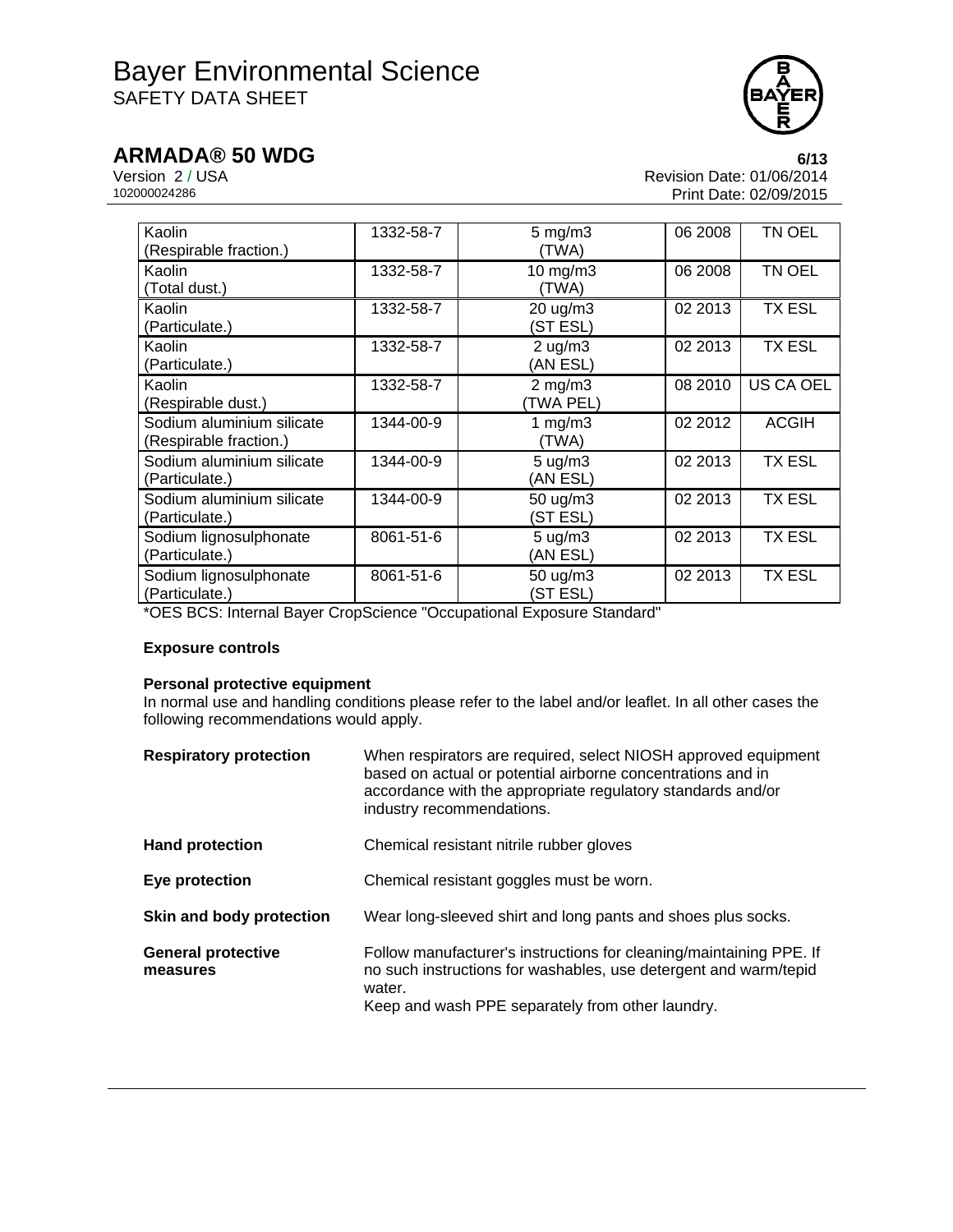

**ARMADA® 50 WDG**<br>Version 2/USA **7/13**<br>Revision Date: 01/06/2014 Version 2 / USA <br>102000024286 <br>Print Date: 02/09/2015 Print Date: 02/09/2015

## **SECTION 9. PHYSICAL AND CHEMICAL PROPERTIES**

| Appearance                                        | tan                        |
|---------------------------------------------------|----------------------------|
| <b>Physical State</b>                             | water-dispersible granules |
| Odor                                              | characteristic             |
| <b>Odour Threshold</b>                            | no data available          |
| рH                                                | 7.5                        |
| <b>Vapor Pressure</b>                             | not applicable             |
| Vapor Density (Air = 1)                           | not applicable             |
| <b>Bulk density</b>                               | 32 - 38 lb/ft <sup>3</sup> |
| <b>Evapouration rate</b>                          | not applicable             |
| <b>Boiling Point</b>                              | not applicable             |
| <b>Melting / Freezing Point</b>                   | no data available          |
| <b>Water solubility</b>                           | dispersible                |
| <b>Minimum Ignition Energy</b>                    | no data available          |
| <b>Decomposition</b><br>temperature               | no data available          |
| <b>Partition coefficient: n-</b><br>octanol/water | no data available          |
| <b>Viscosity</b>                                  | not applicable             |
| <b>Flash point</b>                                | not applicable             |
| <b>Autoignition temperature</b>                   | no data available          |
| <b>Lower explosion limit</b>                      | not applicable             |
|                                                   |                            |
| <b>Upper explosion limit</b>                      | not applicable             |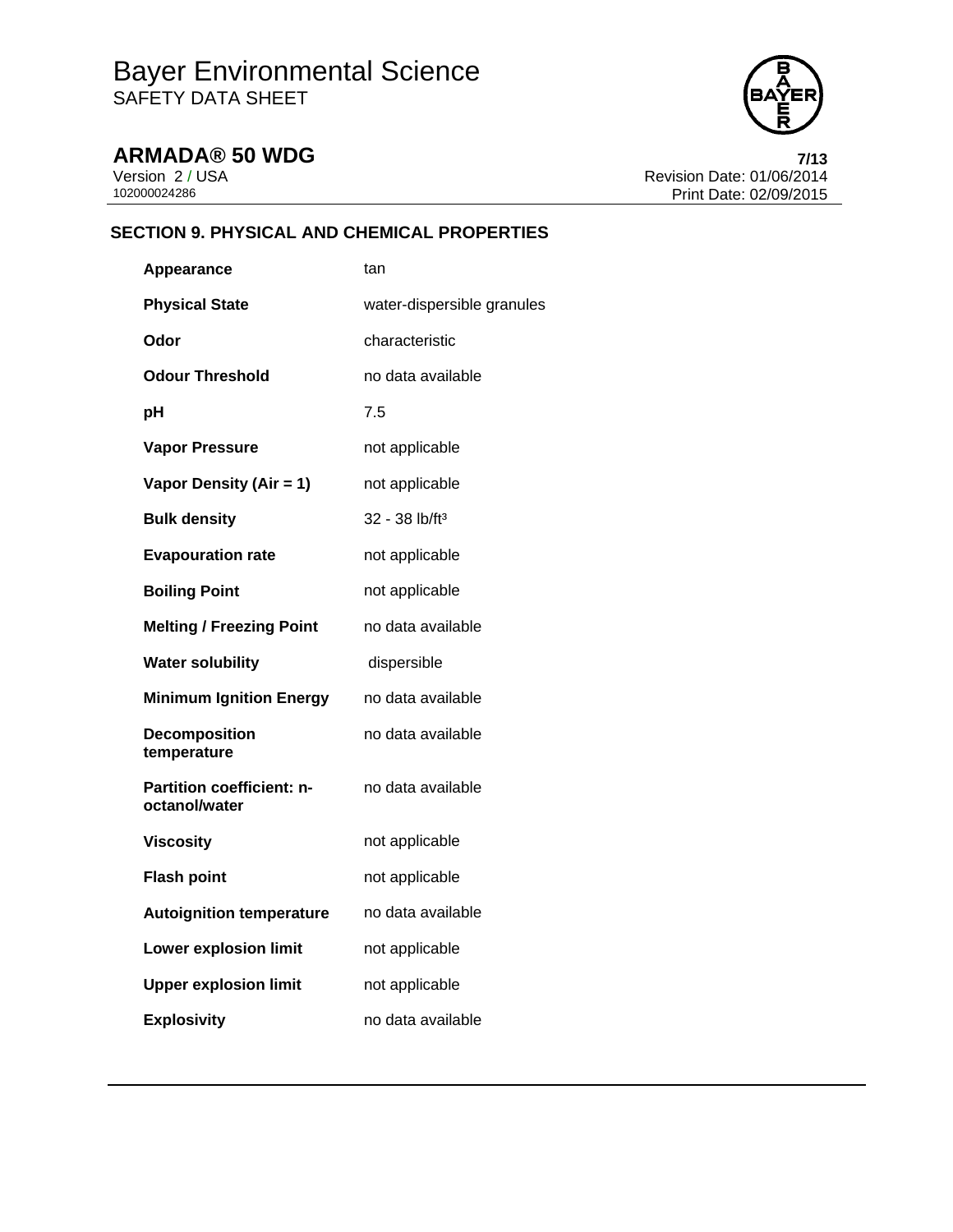

**ARMADA® 50 WDG** 8/13<br>Version 2/USA 8/13<br>Revision Date: 01/06/2014 Version 2 / USA <br>102000024286 <br>Print Date: 02/09/2015 Print Date: 02/09/2015

## **SECTION 10: STABILITY AND REACTIVITY**

| <b>Reactivity</b>                     |                                                                               |
|---------------------------------------|-------------------------------------------------------------------------------|
| <b>Thermal decomposition</b>          | no data available                                                             |
| <b>Chemical stability</b>             | Stable under normal conditions.                                               |
| Possibility of hazardous<br>reactions | No dangerous reaction known under conditions of normal use.                   |
| <b>Conditions to avoid</b>            | Heat, flames and sparks.                                                      |
| Incompatible materials                | Strong oxidizing agents, Acids                                                |
| Hazardous decomposition<br>products   | Hydrogen chloride (HCI)<br>Amines<br>Nitrogen oxides (NOx)<br>Carbon monoxide |

## **SECTION 11: TOXICOLOGICAL INFORMATION**

| <b>Exposure routes</b>               | Eye contact, Skin contact, Inhalation, Ingestion                                                                                     |
|--------------------------------------|--------------------------------------------------------------------------------------------------------------------------------------|
| <b>Immediate Effects</b><br>Eye      | Moderate eye irritation.                                                                                                             |
| <b>Skin</b>                          | Prolonged or frequently repeated skin contact may cause allergic<br>reactions in some individuals. Harmful if absorbed through skin. |
| Ingestion                            | Harmful if swallowed.                                                                                                                |
| <b>Inhalation</b>                    | Harmful if inhaled.                                                                                                                  |
| Information on toxicological effects |                                                                                                                                      |
| <b>Acute oral toxicity</b>           | LD50 (rat) $> 500 - 5,000$ mg/kg                                                                                                     |
| <b>Acute inhalation toxicity</b>     | LC50 (rat) $> 0.5 - 2.0$ mg/l<br>Exposure time: 4 h<br>Determined in the form of dust.                                               |
|                                      | $LC50$ (rat) $> 2.0 - 8.0$ mg/l<br>Exposure time: 1 h<br>Determined in the form of dust.<br>Extrapolated from the 4 hr LC50.         |
| <b>Acute dermal toxicity</b>         | LD50 (rat) $> 2,000 - 5,000$ mg/kg                                                                                                   |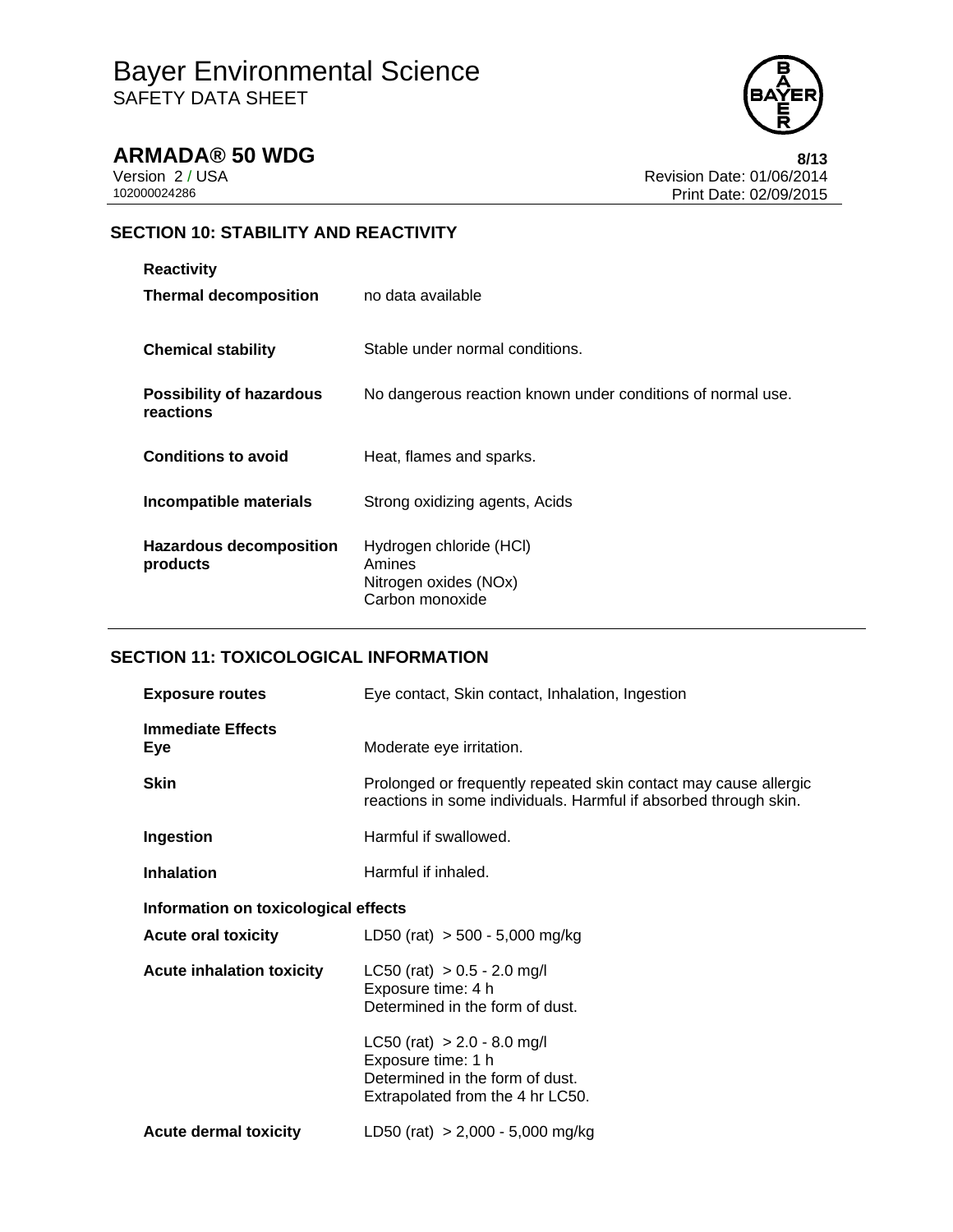## **ARMADA® 50 WDG 9/13**

Version 2 / USA Revision Date: 01/06/2014 102000024286 Print Date: 02/09/2015

| <b>Skin irritation</b> | Moderate skin irritation. (rabbit)                       |
|------------------------|----------------------------------------------------------|
| Eye irritation         | Mild eye irritation. (rabbit)                            |
| <b>Sensitisation</b>   | (guinea pig)<br>May cause sensitisation by skin contact. |

## **Assessment repeated dose toxicity**

Triadimefon did not cause specific target organ toxicity in experimental animal studies. Trifloxystrobin did not cause specific target organ toxicity in experimental animal studies.

## **Assessment Mutagenicity**

Triadimefon was not mutagenic or genotoxic in a battery of in vitro and in vivo tests. Trifloxystrobin was not mutagenic or genotoxic in a battery of in vitro and in vivo tests.

## **Assessment Carcinogenicity**

Triadimefon was not carcinogenic in a lifetime feeding study in rats. Triadimefon caused an increased incidence of tumours in mice in the following organ(s): liver. The mechanism that triggers these tumours is not relevant to humans.

Trifloxystrobin was not carcinogenic in lifetime feeding studies in rats and mice.

| <b>ACGIH</b> | Crystalline quartz (respirable) | 14808-60-7 | Group A2              |
|--------------|---------------------------------|------------|-----------------------|
| <b>NTP</b>   | Crystalline quartz (respirable) | 14808-60-7 |                       |
| <b>IARC</b>  | Crystalline quartz (respirable) | 14808-60-7 | Overall evaluation: 1 |

## **OSHA**

None.

### **Assessment toxicity to reproduction**

Triadimefon caused reproduction toxicity in a two-generation study in rats only at dose levels also toxic to the parent animals. Triadimefon caused reduced fertility, a reduced pup survival. Trifloxystrobin caused reproduction toxicity in a two-generation study in rats only at dose levels also toxic to the parent animals. The reproduction toxicity seen with Trifloxystrobin is related to parental toxicity.

### **Assessment developmental toxicity**

Triadimefon caused developmental toxicity in only at dose levels toxic to the dams. Triadimefon caused an increased incidence of non-specific malformations. Trifloxystrobin caused developmental toxicity only at dose levels toxic to the dams. The developmental effects seen with Trifloxystrobin are related to maternal toxicity.

## **Further information**

Acute toxicity studies have not been performed on this product as formulated. Acute toxicity studies have been bridged from a similar formulation(s). The non-acute information pertains to the active ingredient(s).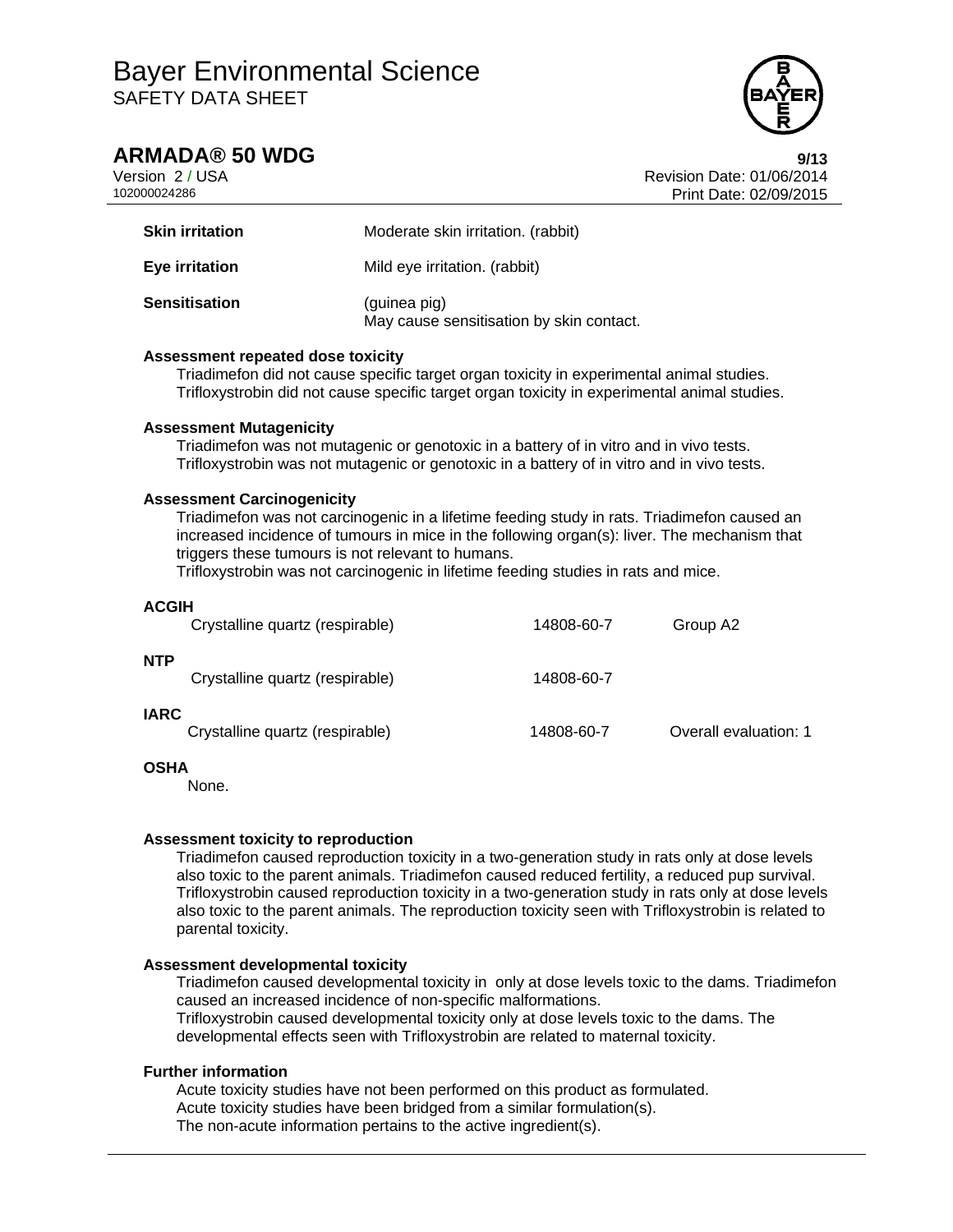**ARMADA® 50 WDG 10/13**<br>Version 2/USA **10/13**<br>Revision Date: 01/06/2014 Version 2 / USA <br>102000024286 <br>Print Date: 02/09/2015 Print Date: 02/09/2015

## **SECTION 12: ECOLOGICAL INFORMATION**

| <b>Toxicity to fish</b>                     | LC50 (Rainbow trout (Oncorhynchus mykiss)) 4.08 mg/l<br>Exposure time: 96 h<br>The value mentioned relates to the active ingredient triadimefon.        |  |  |
|---------------------------------------------|---------------------------------------------------------------------------------------------------------------------------------------------------------|--|--|
|                                             | LC50 (Rainbow trout (Oncorhynchus mykiss)) 0.015 mg/l<br>Exposure time: 96 h<br>The value mentioned relates to the active ingredient trifloxystrobin.   |  |  |
| <b>Toxicity to aquatic</b><br>invertebrates | EC50 (Water flea (Daphnia magna)) 7.16 mg/l<br>Exposure time: 48 h<br>The value mentioned relates to the active ingredient triadimefon.                 |  |  |
|                                             | EC50 (Water flea (Daphnia magna)) 0.016 mg/l<br>Exposure time: 48 h<br>The value mentioned relates to the active ingredient trifloxystrobin.            |  |  |
| <b>Toxicity to aquatic plants</b>           | IC50 (Pseudokirchneriella subcapitata) 2.01 mg/l<br>Exposure time: 120 h<br>The value mentioned relates to the active ingredient triadimefon.           |  |  |
|                                             | IC50 (Desmodesmus subspicatus) 0.0053 mg/l<br>Growth rate; Exposure time: 72 h<br>The value mentioned relates to the active ingredient trifloxystrobin. |  |  |
| <b>Biodegradability</b>                     | Triadimefon: not rapidly biodegradable                                                                                                                  |  |  |
|                                             | Trifloxystrobin: not rapidly biodegradable                                                                                                              |  |  |
| Koc                                         | Triadimefon: Koc:150 - 510                                                                                                                              |  |  |
|                                             | Trifloxystrobin: Koc:2377                                                                                                                               |  |  |
| <b>Bioaccumulation</b>                      | Triadimefon: Bioconcentration factor (BCF) 31<br>Does not bioaccumulate.<br>Trifloxystrobin: Bioconcentration factor (BCF) 431                          |  |  |
| <b>Mobility in soil</b>                     | Does not bioaccumulate.<br>Triadimefon: Moderately mobile in soils                                                                                      |  |  |
|                                             | Trifloxystrobin: Slightly mobile in soils                                                                                                               |  |  |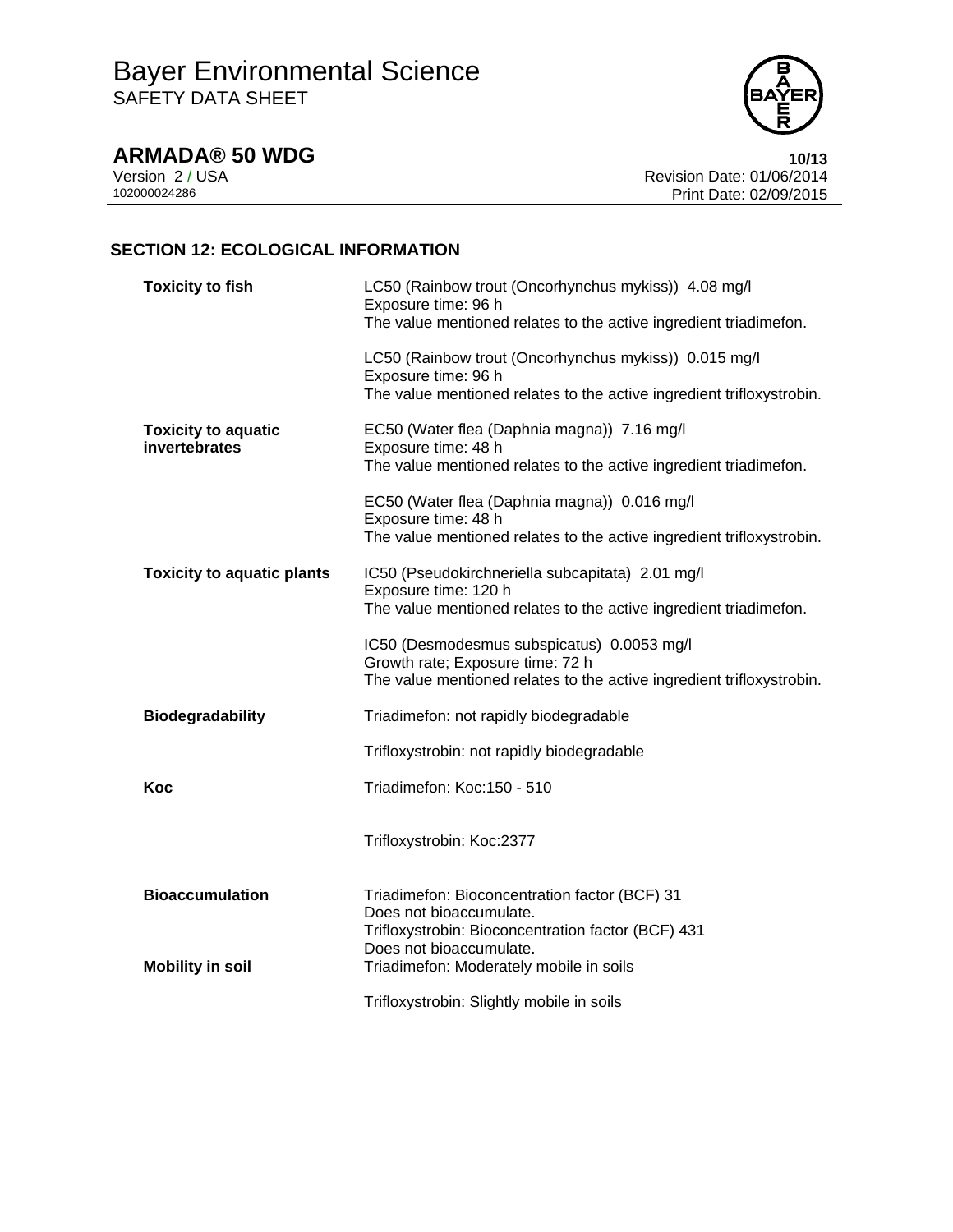

**ARMADA® 50 WDG** 11/13<br>Version 2 / USA 11/13 Version 2 / USA <br>102000024286<br>Print Date: 02/09/2015 Print Date: 02/09/2015

**Environmental precautions** Do not apply directly to water, to areas where surface water is present or to intertidal areas below the mean high water mark. Drift and runoff from treated areas may be hazardous to aquatic organisms in adjacent sites. Do not contaminate surface or ground water by cleaning equipment or disposal of wastes, including equipment wash water.

Apply this product as specified on the label.

## **SECTION 13: DISPOSAL CONSIDERATIONS**

| <b>Waste treatment methods</b> |                                                                                                                                                                                                                                                                                                                                                                   |
|--------------------------------|-------------------------------------------------------------------------------------------------------------------------------------------------------------------------------------------------------------------------------------------------------------------------------------------------------------------------------------------------------------------|
| <b>Product</b>                 | Improper disposal of excess pesticide, spray mixture, or rinsate is a<br>violation of Federal Law.<br>If these wastes cannot be disposed of by use according to label<br>instructions, contact your State Pesticide or Environmental Control<br>Agency, or the Hazardous Waste representative at the nearest EPA<br>Regional Office for guidance.                 |
| <b>Contaminated packaging</b>  | Do not re-use empty containers.<br>Triple rinse containers.<br>Completely empty container into application equipment, then<br>dispose of empty container in a sanitary landfill, by incineration or by<br>other procedures approved by state/provincial and local authorities.<br>If burned, stay out of smoke.<br>Follow advice on product label and/or leaflet. |
| <b>RCRA Information</b>        | Characterization and proper disposal of this material as a special or<br>hazardous waste is dependent upon Federal, State and local laws<br>and are the user's responsibility. RCRA classification may apply.                                                                                                                                                     |

## **SECTION 14: TRANSPORT INFORMATION**

| 49CFR                                                                                            | Not dangerous goods / not hazardous material                                                                                    |  |
|--------------------------------------------------------------------------------------------------|---------------------------------------------------------------------------------------------------------------------------------|--|
| <b>IMDG</b><br>UN number<br>Class<br>Packaging group<br>Marine pollutant<br>Proper shipping name | 3077<br>9<br>Ш<br><b>YES</b><br>ENVIRONMENTALLY HAZARDOUS SUBSTANCE, SOLID,<br>N.O.S.<br>(TRIFLOXYSTROBIN, TRIADIMEFON MIXTURE) |  |
| <b>IATA</b><br>UN number<br>Class                                                                | 3077<br>9                                                                                                                       |  |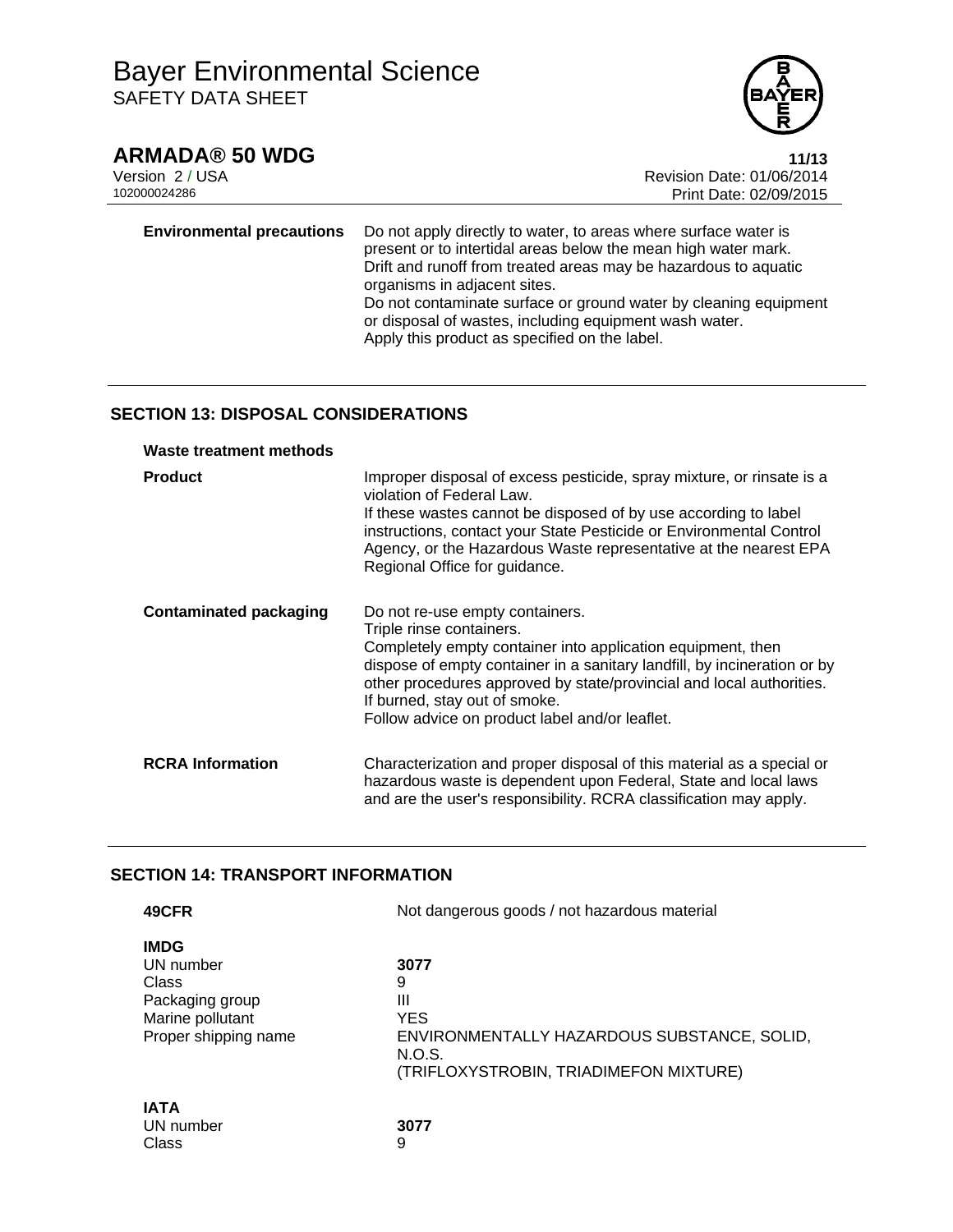

**ARMADA® 50 WDG** 12/13<br>Version 2 / USA 12/13<br>Revision Date: 01/06/2014 Version 2 / USA **Version 2 / USA Revision Date: 01/06/2014**<br>102000024286 **Print Date: 02/09/2015** Print Date: 02/09/2015

Packaging group<br>
Environm. Hazardous Mark YES Environm. Hazardous Mark Proper shipping name ENVIRONMENTALLY HAZARDOUS SUBSTANCE, SOLID, N.O.S. (TRIFLOXYSTROBIN, TRIADIMEFON MIXTURE )

This transportation information is not intended to convey all specific regulatory information relating to this product. It does not address regulatory variations due to package size or special transportation requirements.

## **SECTION 15: REGULATORY INFORMATION**

| <b>EPA Registration No.</b>                                                                       | 432-1513 |            |                            |             |
|---------------------------------------------------------------------------------------------------|----------|------------|----------------------------|-------------|
| <b>US Federal Regulations</b><br><b>TSCA list</b>                                                 |          |            |                            |             |
| Sodium dodecylbenzenesulfonate                                                                    |          | 25155-30-0 |                            |             |
| Crystalline quartz (respirable)                                                                   |          | 14808-60-7 |                            |             |
| US. Toxic Substances Control Act (TSCA) Section 12(b) Export Notification (40 CFR 707,            |          |            |                            |             |
| Subpt D)                                                                                          |          |            |                            |             |
| None.<br><b>SARA Title III - Section 302 - Notification and Information</b>                       |          |            |                            |             |
| None.                                                                                             |          |            |                            |             |
| <b>SARA Title III - Section 313 - Toxic Chemical Release Reporting</b>                            |          |            |                            |             |
| Triadimefon                                                                                       |          | 43121-43-3 |                            | 25,000lbs   |
| <b>US States Regulatory Reporting</b>                                                             |          |            |                            |             |
| <b>CA Prop65</b>                                                                                  |          |            |                            |             |
| This product contains a chemical known to the State of California to cause cancer.                |          |            |                            |             |
| Crystalline quartz (respirable)                                                                   |          | 14808-60-7 |                            |             |
| This product contains a chemical known to the State of California to cause birth defects or other |          |            |                            |             |
| reproductive harm.                                                                                |          |            |                            |             |
| Triadimefon                                                                                       |          | 43121-43-3 | Developmental toxin.       |             |
| Triadimefon                                                                                       |          | 43121-43-3 | Male reproductive toxin.   |             |
| Triadimefon                                                                                       |          | 43121-43-3 | Female reproductive toxin. |             |
| <b>US State Right-To-Know Ingredients</b>                                                         |          |            |                            |             |
| Triadimefon                                                                                       |          | 43121-43-3 | <b>NJ</b>                  |             |
| Sodium dodecylbenzenesulfonate                                                                    |          | 25155-30-0 | CA, CT                     |             |
| Crystalline quartz (respirable)                                                                   |          | 14808-60-7 | MN                         |             |
| <b>Canadian Regulations</b>                                                                       |          |            |                            |             |
| <b>Canadian Domestic Substance List</b>                                                           |          |            |                            |             |
| Sodium dodecylbenzenesulfonate                                                                    |          | 25155-30-0 |                            |             |
| Crystalline quartz (respirable)                                                                   |          | 14808-60-7 |                            |             |
|                                                                                                   |          |            |                            |             |
| <b>Environmental</b><br><b>CERCLA</b>                                                             |          |            |                            |             |
| Sodium dodecylbenzenesulfonate                                                                    |          | 25155-30-0 |                            | $1,000$ lbs |
| <b>Clean Water Section 307 Priority Pollutants</b>                                                |          |            |                            |             |
| None.                                                                                             |          |            |                            |             |
| Safe Drinking Water Act Maximum Contaminant Levels                                                |          |            |                            |             |